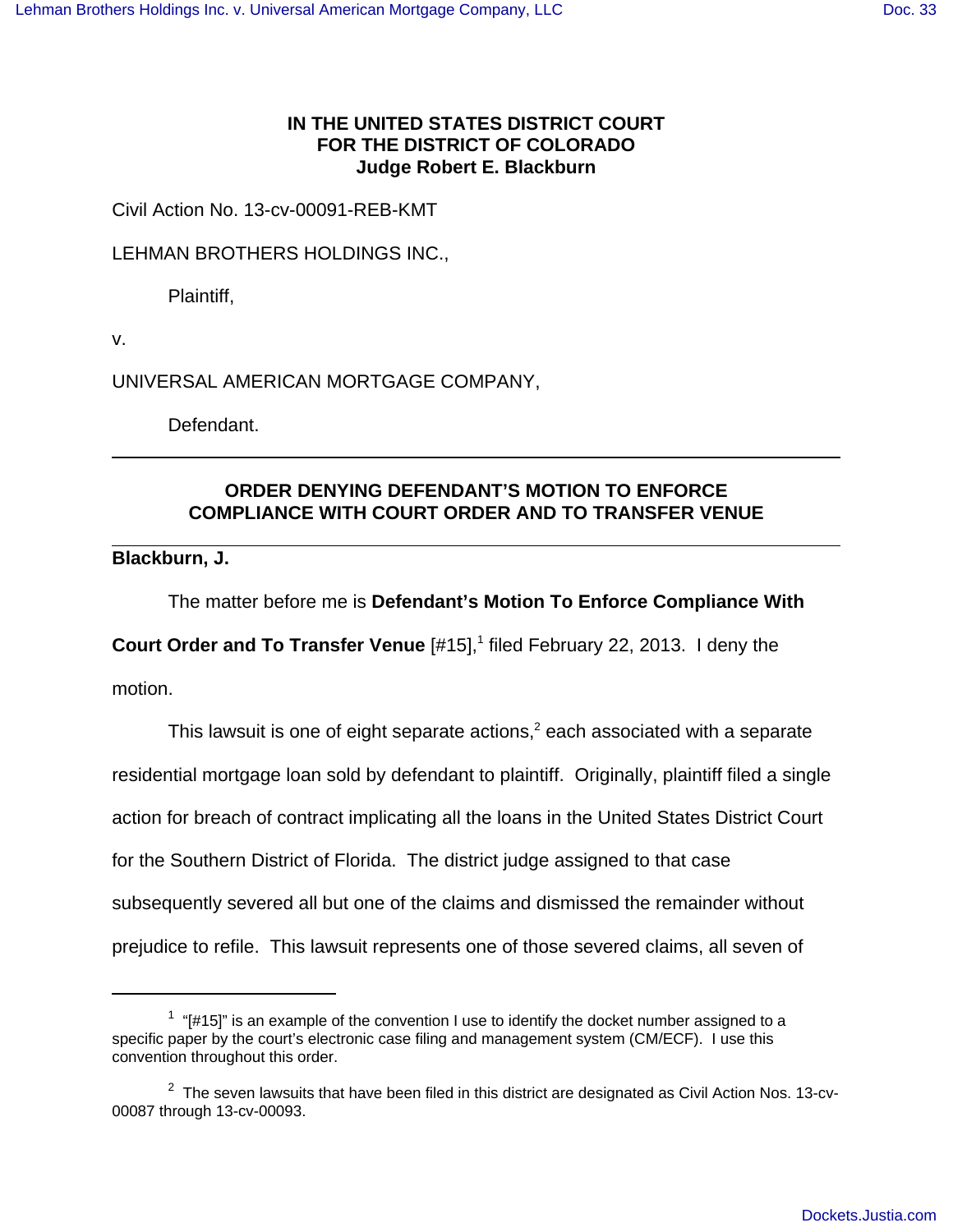which have been refiled in the District of Colorado.

Defendant filed the instant motion (as well as the identical motion in the six other cases pending in this district) under the impression that the Florida court's order of dismissal directed and required plaintiff to refile, if at all, in the Southern District of Florida. Mere days after the filing of the motion, however, the Florida district judge issued an order clarifying that

> [i]t was not the Court's intention to require that Plaintiff re-file its severed claims in the Southern District of Florida. The Court left to Plaintiff the discretion to re-file or not, and to do so in this district or elsewhere. . . . Nothing in the Court's Order should be seen as denying Plaintiff the right to re-file in another court of appropriate jurisdiction.

## (**Defendant's Supplement to Motion To Enforce Compliance With Court Order and**

**To Transfer Venue** App., Exh. A at 2-3 [#18-1], filed March 1, 2013.) Undaunted, plaintiff insisted that the motion nevertheless should be granted on the ground that plaintiff was engaged in impermissible forum shopping and that a transfer was warranted pursuant to 28 U.S.C. § 1404(a).

Defendant has filed motions, and supplements thereto, identical to those before me here in each of the other six cases pending in this district. In the three such cases assigned to her, my colleague, the Honorable Christine M. Arguello, has denied the motions already, finding defendant's arguments regarding forum shopping and the propriety of a discretionary transfer pursuant to 28 U.S.C. § 1404(a) unpersuasive. (**See Lehman Brothers Holdings Inc. v. Universal American Mortgage Co.**, Civil Action No. 13-cv-00088-CMA-MEH, 2013 WL 2237493 (D. Colo. May 21, 2013); **Order**

**Denying Defendant's Motion To Transfer Venue**, **Lehman Brothers Holdings Inc.**